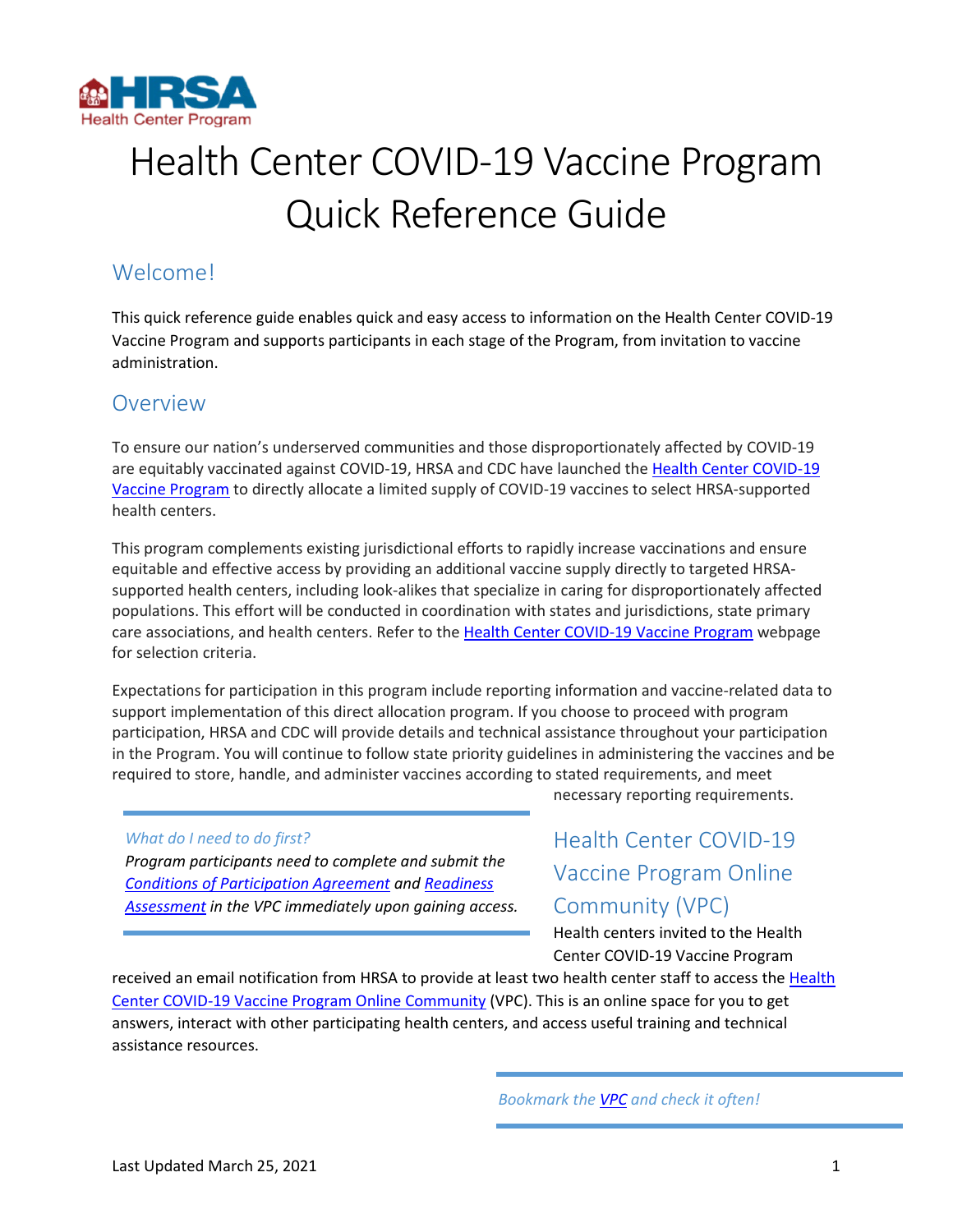#### Navigating the VPC

- [COP Agreement](https://hrsa.force.com/HRSABPHC/s/participation-agreement) Access the [Conditions of Participation Agreement](https://hrsa.force.com/HRSABPHC/s/participation-agreement) to download, complete, and upload the submission (se[e step 1](#page-1-0) for more information).
- [Readiness Assessment](https://hrsa.force.com/HRSABPHC/s/vaccine-readiness-assessment) Access the [Readiness Assessment](https://hrsa.force.com/HRSABPHC/s/vaccine-readiness-assessment) and resources to aid you with completion and submission, including a preview (see [step 2](#page-1-1) for more information).
- [Training/Technical Assistance](https://hrsa.force.com/HRSABPHC/s/covid-19-resources-) (T/TA) Access training and technical assistance, including trending resources.
- [Discussion Board](https://hrsa.force.com/HRSABPHC/s/group/CollaborationGroup/00Bi0000005ZnrDEAS) Participate in real-time discussions about COVID-19: ask questions, provide answers, and share resources.
- [Contact BPHC](https://hrsa.force.com/HRSABPHC/s/contactsupport) Contact the Bureau of Primary Health Care's (BPHC) Health Center Program Support for assistance (see the **Contact Us** section for more information).

### Process Overview

#### Getting started

- <span id="page-1-0"></span>1. **Complete the [Conditions of Participation Agreement](https://hrsa.force.com/HRSABPHC/s/participation-agreement)** with the required signature immediately upon gaining access to the VPC. You will only submit one agreement for your health center organization.
- <span id="page-1-1"></span>2. **Complete the [Readiness Assessment](https://hrsa.force.com/HRSABPHC/s/vaccine-readiness-assessment)** immediately upon gaining access to the VPC**,** using the [Readiness Assessment User Guide.](https://hrsa.force.com/HRSABPHC/s/article/Health-Center-COVID-19-Vaccine-Program-Readiness-Assessment-User-Guide) You will only submit one assessment for your health center organization. The assessment includes Part 1 for overall health center organizational information and Part 2 for information specific to proposed sites. Select all Health Center Program in-scope sites that you propose to participate in this program, as well as the point of contact (POC) for each site.

**Note**: Sites proposed in the Readiness Assessment that are enrolled, both, with the state vaccine program and as a state COVID-19 vaccine provider will be assigned a federal HRSA PIN. POCs may begin ordering vaccines for these sites once HRSA verifies site information and the VPoP account is created. Sites proposed that are not currently enrolled with the state vaccine program should contact the state immunization program if you would like to register an in-scope site and enroll it as a COVID-19 vaccine provider. You may still propose this site in the Readiness Assessment, but ordering will be delayed until state enrollment is confirmed. Health centers can collaborate with their state Primary Care Association on this process.

#### COVID-19 Vaccine Ordering in the Vaccine Provider Order Portal (VPoP)

3. **Check out the VPC**. After submitting the Conditions of Participation Agreement and the Readiness Assessment, HRSA will complete additional steps to enable the next step: Vaccine Provider Order Portal (VPoP) access. Site POCs will receive an email from VPoP with instructions for setting up the account within about a week.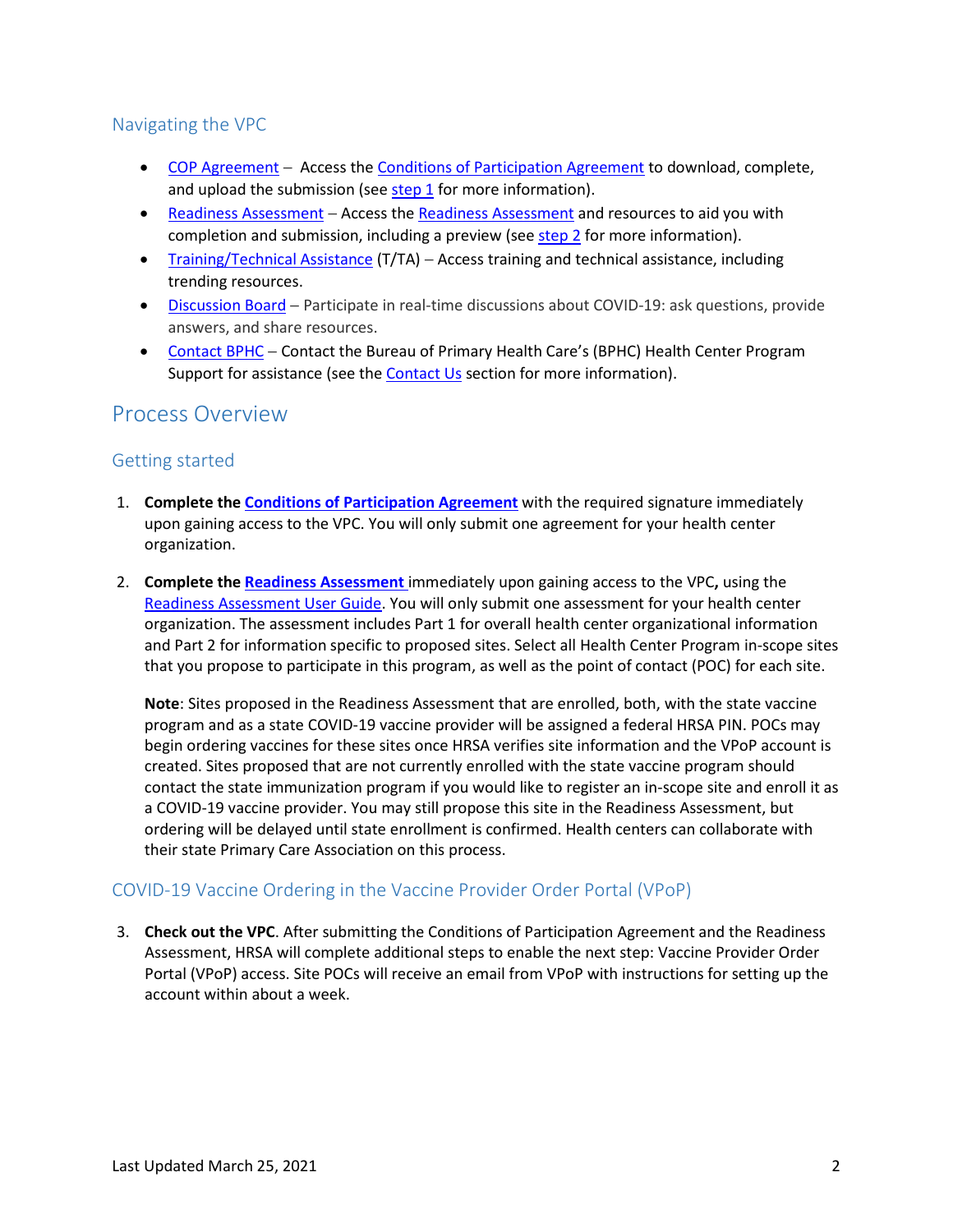- 4. **Set up your VPoP account.** [VPoP i](https://docs.oracle.com/en/industries/health-sciences/vpop-provider/index.html)s a secure web application for health centers to order COVID-19 vaccines for an authorized delivery site. A [VPoP Fact Sheet](https://hrsa.force.com/HRSABPHC/s/article/VPoP-FAQs) and th[e VPoP Set](https://docs.oracle.com/en/industries/health-sciences/vpop-provider/vpopu/get-started-oracle-vpop-provider-portal.html)  [up Guide](https://docs.oracle.com/en/industries/health-sciences/vpop-provider/vpopu/get-started-oracle-vpop-provider-portal.html) are available for reference.
- 5. **Create a vaccine order.** For a stepby-step tutorial on how to place your vaccine order using VPoP,

*After gaining access to VPoP, site POCs should verify site addresses and hours of operation. Addresses and operating hours are based on information provided in the Readiness Assessment, but should be reviewed and verified on a regular basis to ensure vaccines are delivered to the appropriate location.*

watch this 10-minute [video.](https://videohub.oracle.com/media/1_plq9zla6) Additional user resources and a guide on placing orders are available on th[e VPoP User Guide.](https://docs.oracle.com/en/industries/health-sciences/vpop-provider/vpopu/get-started.html)

- Select available vaccines from several manufacturers (i.e., Moderna, Pfizer, Janssen/Johnson & Johnson)
- Order in batch sizes allowable for each vaccine type requested
- Doses requested through the Health Center COVID-19 Vaccine program are in addition to the state allocation and should be used in 7 days
- To include the [ancillary materials,](https://www.cdc.gov/vaccines/hcp/admin/storage/toolkit/storage-handling-toolkit.pdf) you do not need to take further action, as this is the default.
- Before placing an order, confirm entry of a valid health center address and hours to receive the order.



#### *Figure 1: Weekly vaccine ordering process*

#### Manage Inventory

6. **Track your HRSA allocated inventory** daily by logging stock on hand through VPoP. Only vaccines supplied through HRSA's federally allocated vaccine program should be managed in VPOP. This